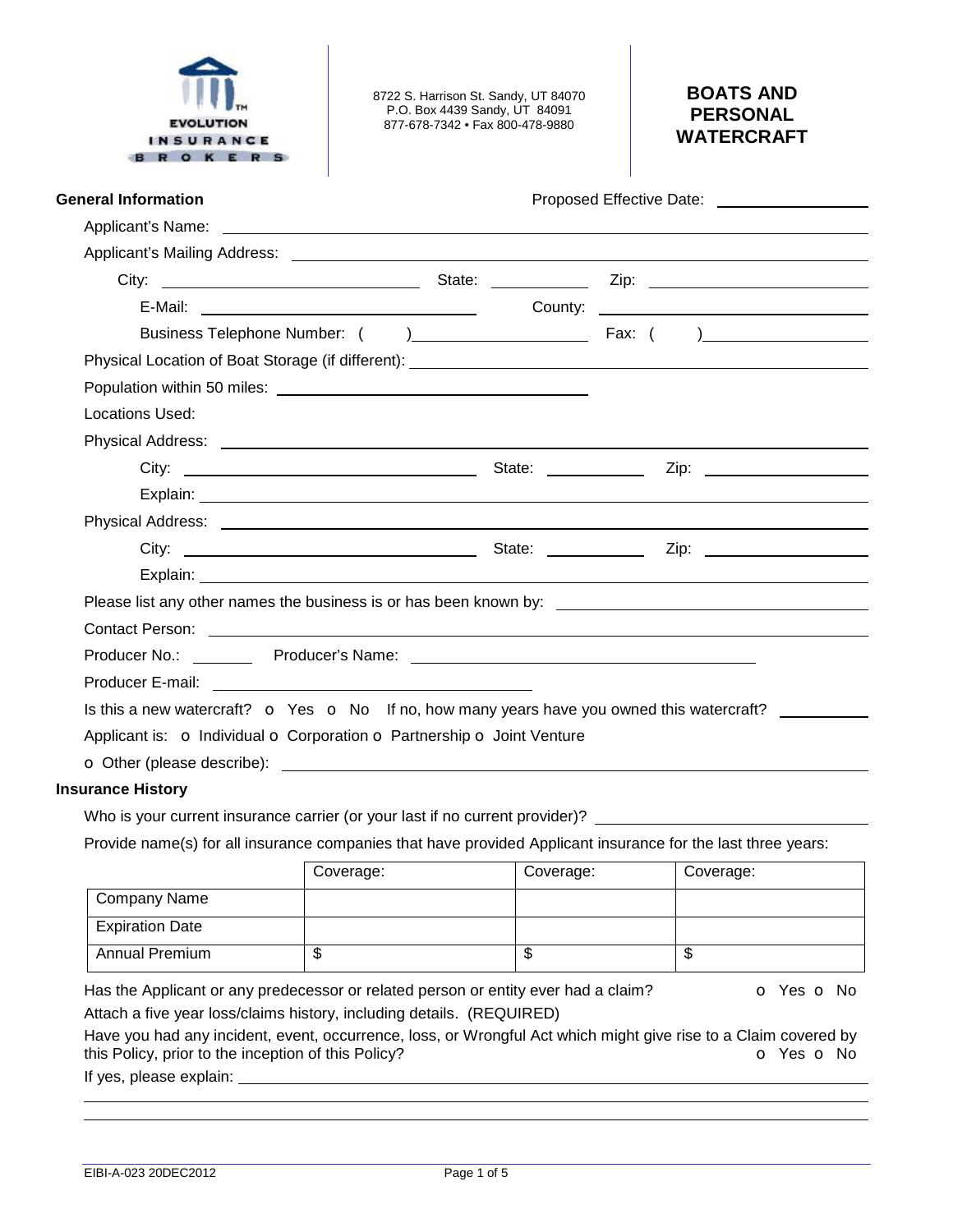Has the Applicant, or anyone on the Applicant's behalf, attempted to place this risk in standard markets?

o Yes o No

If the standard markets are declining placement, please explain why:

### **Desired Insurance**

Type of Insurance desired: **contain the Contract of Insurance desired: Contract of Insurance desired:** 

### **Limit of Liability:**

## **Limit of Liability - Professional Liability Coverage:**

|          | Per Act/Aggregate     |          | Per Person/Per Act/Aggregate    |
|----------|-----------------------|----------|---------------------------------|
| $\circ$  | \$50,000/\$100,000    | $\circ$  | \$25,000/\$50,000/\$100,000     |
| $\circ$  | \$150,000/\$300,000   | $\circ$  | \$75,000/\$150,000/\$300,000    |
| $\circ$  | \$250,000/\$1,000,000 | $\circ$  | \$100,000/\$250,000/\$1,000,000 |
| $\circ$  | \$500,000/\$1,000,000 | $\circ$  | \$250,000/\$500,000/\$1,000,000 |
| $\Omega$ | Other:                | $\Omega$ | Other:                          |

## **Deductible/Self Insured Retention (SIR):** o \$1,000 (Minimum) o \$1,500 o \$2,500 o \$5,000 o \$10,000

**Boats and Personal Watercraft** – Complete the following information for each watercraft to be considered:

| 1 <sub>1</sub>                 |                                                                                                                                                                                                                                | Year: 2008 2010 2021 2022 2022 2023 2024 2022 2022 2023 2024 2022 2023 2024 2022 2023 2024 2025 2026 2027 2028                                                                                                                |
|--------------------------------|--------------------------------------------------------------------------------------------------------------------------------------------------------------------------------------------------------------------------------|-------------------------------------------------------------------------------------------------------------------------------------------------------------------------------------------------------------------------------|
| 2.                             | Date Purchased: __________________                                                                                                                                                                                             |                                                                                                                                                                                                                               |
| 3.                             | Length: <u>____________feet</u>                                                                                                                                                                                                | Cabin: ______________                                                                                                                                                                                                         |
| 4.                             | Ashore: The contract of the contract of the contract of the contract of the contract of the contract of the contract of the contract of the contract of the contract of the contract of the contract of the contract of the co | Afloat: Aflow African African African African African African African African African African African African African African African African African African African African African African African African African African |
| 5.                             |                                                                                                                                                                                                                                |                                                                                                                                                                                                                               |
| 6.                             | Cost New:                                                                                                                                                                                                                      | $\frac{1}{2}$                                                                                                                                                                                                                 |
| $7_{\scriptscriptstyle{\sim}}$ | <b>Present Estimated Value:</b>                                                                                                                                                                                                | $\frac{1}{2}$                                                                                                                                                                                                                 |
| 8.                             |                                                                                                                                                                                                                                | Inboard <b>Neplacement Cost: \$</b>                                                                                                                                                                                           |
|                                |                                                                                                                                                                                                                                |                                                                                                                                                                                                                               |
|                                |                                                                                                                                                                                                                                |                                                                                                                                                                                                                               |
|                                |                                                                                                                                                                                                                                |                                                                                                                                                                                                                               |
|                                |                                                                                                                                                                                                                                |                                                                                                                                                                                                                               |
|                                |                                                                                                                                                                                                                                | Hull - Complete the following information for each watercraft to be considered:                                                                                                                                               |
|                                |                                                                                                                                                                                                                                |                                                                                                                                                                                                                               |
|                                |                                                                                                                                                                                                                                |                                                                                                                                                                                                                               |
|                                |                                                                                                                                                                                                                                |                                                                                                                                                                                                                               |
|                                |                                                                                                                                                                                                                                | Machinery - Complete the following information for each watercraft to be considered:                                                                                                                                          |
|                                | 15. No. of Engines: _________________                                                                                                                                                                                          |                                                                                                                                                                                                                               |
|                                |                                                                                                                                                                                                                                |                                                                                                                                                                                                                               |
|                                |                                                                                                                                                                                                                                |                                                                                                                                                                                                                               |
|                                |                                                                                                                                                                                                                                | 21. Flame Arrestor(s) ________________                                                                                                                                                                                        |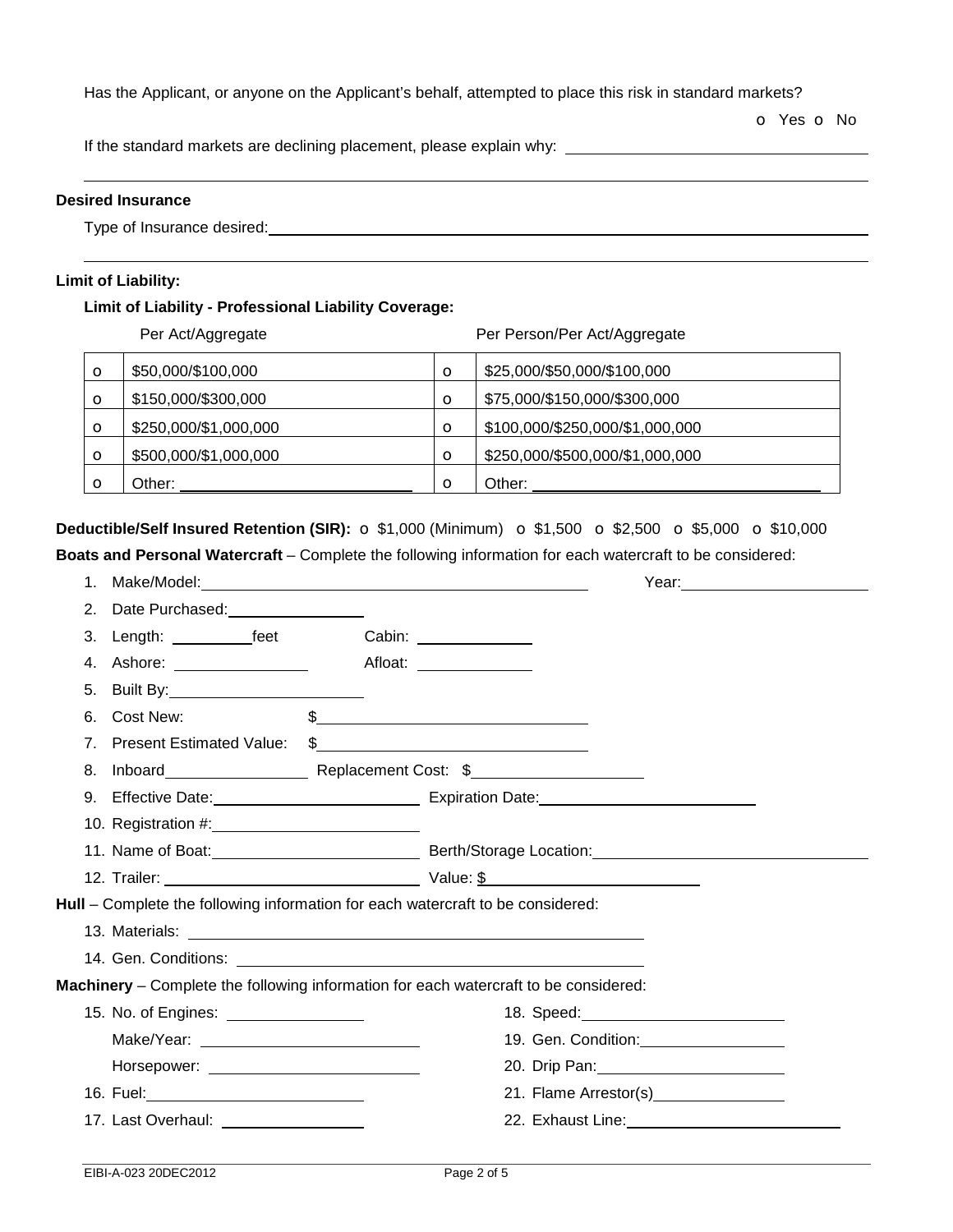|                                                                                                                                                                                                                                      |                                                                                                                                                                                                                                |               | 28. Ventilation: 28. Ventilation:                                                   |
|--------------------------------------------------------------------------------------------------------------------------------------------------------------------------------------------------------------------------------------|--------------------------------------------------------------------------------------------------------------------------------------------------------------------------------------------------------------------------------|---------------|-------------------------------------------------------------------------------------|
|                                                                                                                                                                                                                                      |                                                                                                                                                                                                                                | 29. Serial #: |                                                                                     |
| 26. Bilge Pump: 26. Bilge Pump:                                                                                                                                                                                                      |                                                                                                                                                                                                                                |               |                                                                                     |
| <b>Tanks and Fuel Lines</b>                                                                                                                                                                                                          |                                                                                                                                                                                                                                |               |                                                                                     |
| 30. Are filling pipes flush and tight with deck? _______________________________                                                                                                                                                     |                                                                                                                                                                                                                                |               |                                                                                     |
| 31. Drain Overboard?                                                                                                                                                                                                                 |                                                                                                                                                                                                                                |               |                                                                                     |
| 32. Are tank(s) equipped with vent liner(s)? ___________________________________                                                                                                                                                     |                                                                                                                                                                                                                                |               |                                                                                     |
|                                                                                                                                                                                                                                      |                                                                                                                                                                                                                                |               |                                                                                     |
| 34. Location of fuel line(s): <u>contained a set of the set of the set of the set of the set of the set of the set of the set of the set of the set of the set of the set of the set of the set of the set of the set of the set</u> |                                                                                                                                                                                                                                |               |                                                                                     |
|                                                                                                                                                                                                                                      |                                                                                                                                                                                                                                |               |                                                                                     |
|                                                                                                                                                                                                                                      |                                                                                                                                                                                                                                |               |                                                                                     |
|                                                                                                                                                                                                                                      |                                                                                                                                                                                                                                |               |                                                                                     |
|                                                                                                                                                                                                                                      |                                                                                                                                                                                                                                |               |                                                                                     |
|                                                                                                                                                                                                                                      |                                                                                                                                                                                                                                |               |                                                                                     |
|                                                                                                                                                                                                                                      |                                                                                                                                                                                                                                |               |                                                                                     |
| <b>Fire Fighting Equipment</b>                                                                                                                                                                                                       |                                                                                                                                                                                                                                |               |                                                                                     |
| 39. Number of extinguishers: <b>contained a set of extinguishers</b> and the set of extinguishers and the set of the set of the set of the set of the set of the set of the set of the set of the set of the set of the set of the   |                                                                                                                                                                                                                                |               |                                                                                     |
|                                                                                                                                                                                                                                      | а. Туре: 1998. 1999. 1999. 1999. 1999. 1999. 1999. 1999. 1999. 1999. 1999. 1999. 1999. 1999. 1999. 1999. 1999. 1999. 1999. 1999. 1999. 1999. 1999. 1999. 1999. 1999. 1999. 1999. 1999. 1999. 1999. 1999. 1999. 1999. 1999. 199 |               |                                                                                     |
|                                                                                                                                                                                                                                      |                                                                                                                                                                                                                                |               |                                                                                     |
| C.                                                                                                                                                                                                                                   | Last Inspection: <u>contained and all allegerations</u>                                                                                                                                                                        |               |                                                                                     |
|                                                                                                                                                                                                                                      |                                                                                                                                                                                                                                |               |                                                                                     |
| $e_{1}$                                                                                                                                                                                                                              | Manual or Automatic: Manual Accords National Accords National Accords National Accords National Accords National Accords National Accords National Accords National Accords National Accords National Accords National Accords |               |                                                                                     |
| f.                                                                                                                                                                                                                                   |                                                                                                                                                                                                                                |               |                                                                                     |
|                                                                                                                                                                                                                                      |                                                                                                                                                                                                                                |               |                                                                                     |
| <b>Safety Equipment</b>                                                                                                                                                                                                              |                                                                                                                                                                                                                                |               |                                                                                     |
|                                                                                                                                                                                                                                      |                                                                                                                                                                                                                                |               |                                                                                     |
| 42. Fume Detector: <u>Cambridge Communication</u> Communication of the Communication Communication Communication Communication                                                                                                       |                                                                                                                                                                                                                                |               |                                                                                     |
| <b>Auxiliaries</b>                                                                                                                                                                                                                   |                                                                                                                                                                                                                                |               |                                                                                     |
|                                                                                                                                                                                                                                      |                                                                                                                                                                                                                                |               | 43. Auxiliary Generator: <u>[11] [2008]</u> Make: Make: Make: Rating: Rating: 2008. |
| 44. Approved Instillation: <u>contact and a series of the series of the series of the series of the series of the series of the series of the series of the series of the series of the series of the series of the series of th</u> |                                                                                                                                                                                                                                |               |                                                                                     |
|                                                                                                                                                                                                                                      |                                                                                                                                                                                                                                |               |                                                                                     |
|                                                                                                                                                                                                                                      |                                                                                                                                                                                                                                |               |                                                                                     |
| Galley                                                                                                                                                                                                                               |                                                                                                                                                                                                                                |               |                                                                                     |
|                                                                                                                                                                                                                                      |                                                                                                                                                                                                                                |               |                                                                                     |
|                                                                                                                                                                                                                                      | a. Make: 2008. All and 2008. The contract of the contract of the contract of the contract of the contract of the contract of the contract of the contract of the contract of the contract of the contract of the contract of t |               |                                                                                     |
|                                                                                                                                                                                                                                      | b. Location: example and the set of the set of the set of the set of the set of the set of the set of the set of the set of the set of the set of the set of the set of the set of the set of the set of the set of the set of |               |                                                                                     |
| C.                                                                                                                                                                                                                                   | Is stove secured: <u>contained</u>                                                                                                                                                                                             |               |                                                                                     |
|                                                                                                                                                                                                                                      |                                                                                                                                                                                                                                |               |                                                                                     |
|                                                                                                                                                                                                                                      |                                                                                                                                                                                                                                |               |                                                                                     |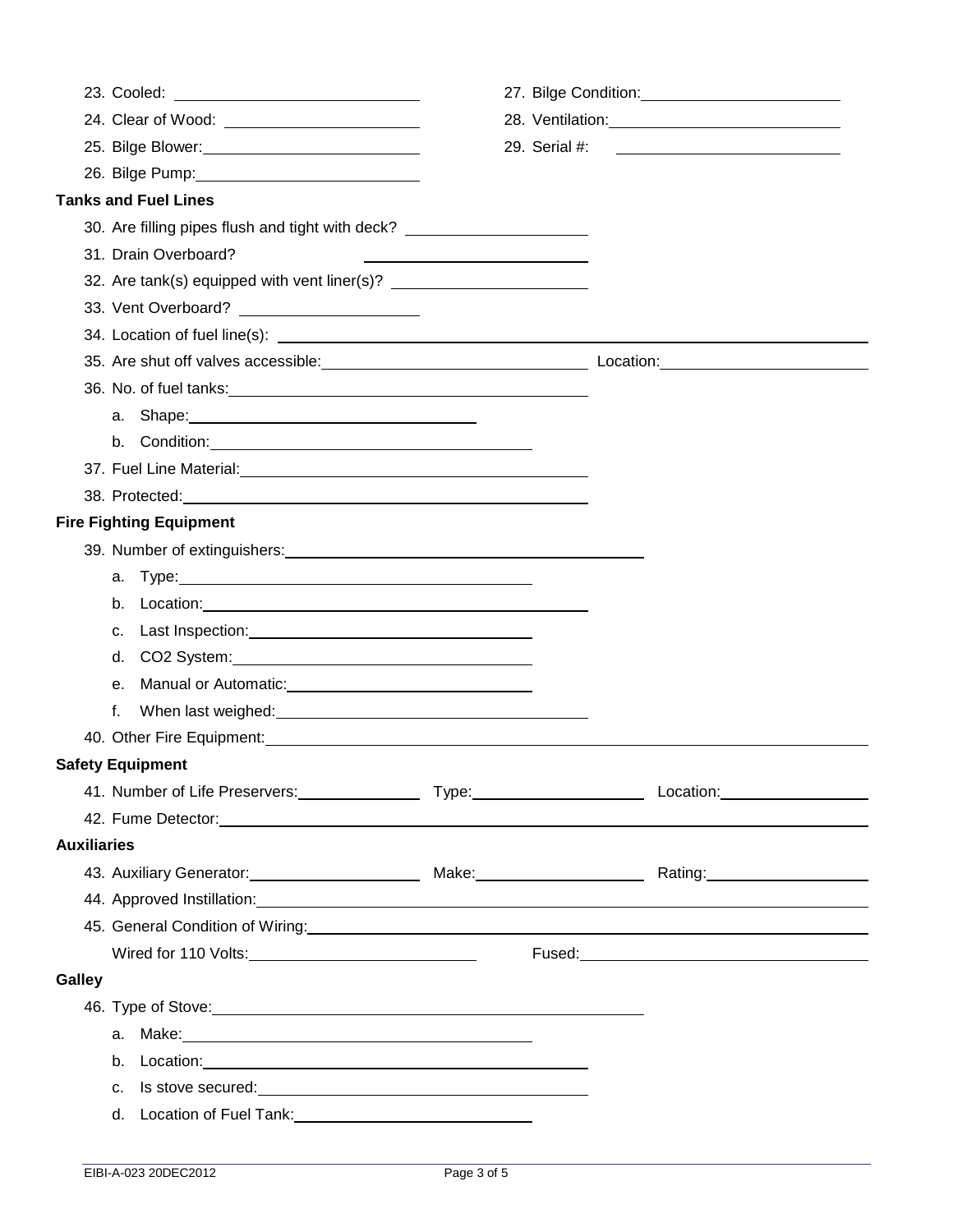| 47. Is Surrounding Woodwork Properly Insulated: ________________________________                                                                                                          |  |
|-------------------------------------------------------------------------------------------------------------------------------------------------------------------------------------------|--|
|                                                                                                                                                                                           |  |
| <b>Dock and Ground Tackle</b>                                                                                                                                                             |  |
|                                                                                                                                                                                           |  |
|                                                                                                                                                                                           |  |
|                                                                                                                                                                                           |  |
|                                                                                                                                                                                           |  |
|                                                                                                                                                                                           |  |
|                                                                                                                                                                                           |  |
|                                                                                                                                                                                           |  |
|                                                                                                                                                                                           |  |
| 53. Condition of Dock or Mooring Line: Manual According to the Conditional According to the Condition of Dock or Mooring Line: Manual According to the Condition of Dock or Mooring Line: |  |
| 54. Will boat be transported to other location? _________________________________ Where: _____________________                                                                            |  |
| <b>General Information</b>                                                                                                                                                                |  |
|                                                                                                                                                                                           |  |

55. How will the boat be used (commercially, privately, time-share, etc..):

56. How many hours have been logged on the boat:

#### **Boat Operator/Captain**

 

| <b>OPERATOR'S NAME:</b> | <b>YEARS</b><br><b>EXPERIENCE:</b> | AGE: | <b>DRIVER'S LICENSE</b><br><b>NUMBER:</b> | <b>CITATIONS OF ANY</b><br>KIND: |
|-------------------------|------------------------------------|------|-------------------------------------------|----------------------------------|
|                         |                                    |      |                                           |                                  |
|                         |                                    |      |                                           |                                  |
|                         |                                    |      |                                           |                                  |
|                         |                                    |      |                                           |                                  |
|                         |                                    |      |                                           |                                  |

### **REPRESENTATIONS AND WARRANTIES**

The "Applicant" is the party to be named as the "Insured" in any insuring contract if issued. By signing this Application, the Applicant for insurance hereby represents and warrants that the information provided in the Application, together with all supplemental information and documents provided in conjunction with the Application, is true, correct, inclusive of all relevant and material information necessary for the Insurer to accurately and completely assess the Application, and is not misleading in any way. The Applicant further represents that the Applicant understands and agrees as follows: (i) the Insurer can and will rely upon the Application and supplemental information provided by the Applicant, and any other relevant information, to assess the Applicant's request for insurance coverage and to quote and potentially bind, price, and provide coverage; (ii) the Application and all supplemental information and documents provided in conjunction with the Application are warranties that will become a part of any coverage contract that may be issued; (iii) the submission of an Application or the payment of any premium does not obligate the Insurer to quote, bind, or provide insurance coverage; and (iv) in the event the Applicant has or does provide any false, misleading, or incomplete information in conjunction with the Application, any coverage provided will be deemed void from initial issuance.

The Applicant hereby authorizes the Insurer and its agents to gather any additional information the Insurer deems necessary to process the Application for quoting, binding, pricing, and providing insurance coverage including, but not limited to, gathering information from federal, state, and industry regulatory authorities, insurers, creditors, customers, financial institutions, and credit rating agencies. The Insurer has no obligation to gather any information nor verify any information received from the Applicant or any other person or entity. The Applicant expressly authorizes the release of information regarding the Applicant's losses, financial information, or any regulatory compliance issues to this Insurer in conjunction with consideration of the Application.